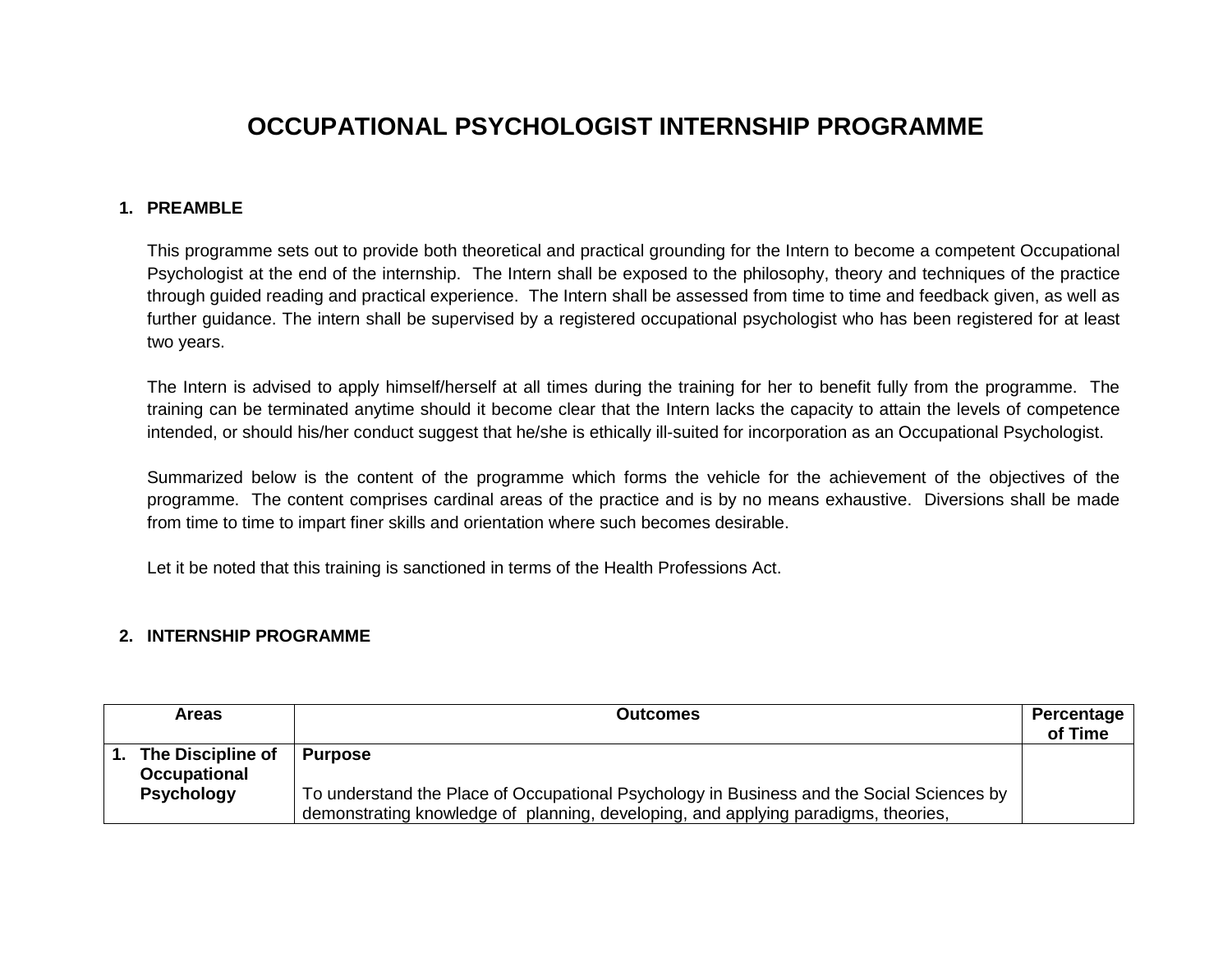|                 | models, constructs, and principles of psychology in the workplace in order to understand,                                                                          |  |
|-----------------|--------------------------------------------------------------------------------------------------------------------------------------------------------------------|--|
|                 | modify, and enhance individual, group, and organizational behaviour effectively.                                                                                   |  |
|                 | <b>Scope</b>                                                                                                                                                       |  |
|                 | Demonstrate understanding of the following:                                                                                                                        |  |
|                 | Psychology and Occupational Psychology<br>$\bullet$<br><b>Branches of Occupational Psychology</b><br>$\bullet$                                                     |  |
|                 | The Philosophy of helping professions<br>$\bullet$                                                                                                                 |  |
|                 | Occupational Psychology as a helping profession<br>$\bullet$<br>Occupational Psychology as business practice<br>$\bullet$                                          |  |
|                 |                                                                                                                                                                    |  |
|                 | Exercise:                                                                                                                                                          |  |
|                 | Research and submit a comprehensive paper on the on the following:                                                                                                 |  |
|                 | To what extent is the practice of Occupational Psychology consistent with the philosophy<br>$\bullet$<br>of helping professions?                                   |  |
| 2. Job Analysis | <b>Purpose</b>                                                                                                                                                     |  |
|                 | To demonstrate ability to analyse jobs in order to determine competencies which are used as<br>the basis of a variety of occupational psychological interventions. |  |
|                 | <b>Scope</b>                                                                                                                                                       |  |
|                 | Defining job and analyses<br>$\bullet$<br>Discuss the usefulness of job analyses<br>$\bullet$<br>Techniques used in job analyses<br>$\bullet$                      |  |
|                 | Demonstrate understanding of Job Evaluation and their usefulness in occupational<br>$\bullet$<br>psychology interventions.                                         |  |
|                 | <b>Exercise</b>                                                                                                                                                    |  |
|                 | Using a technique of your choice analyse the content of the following jobs:<br><b>Chief Executive Officer;</b>                                                     |  |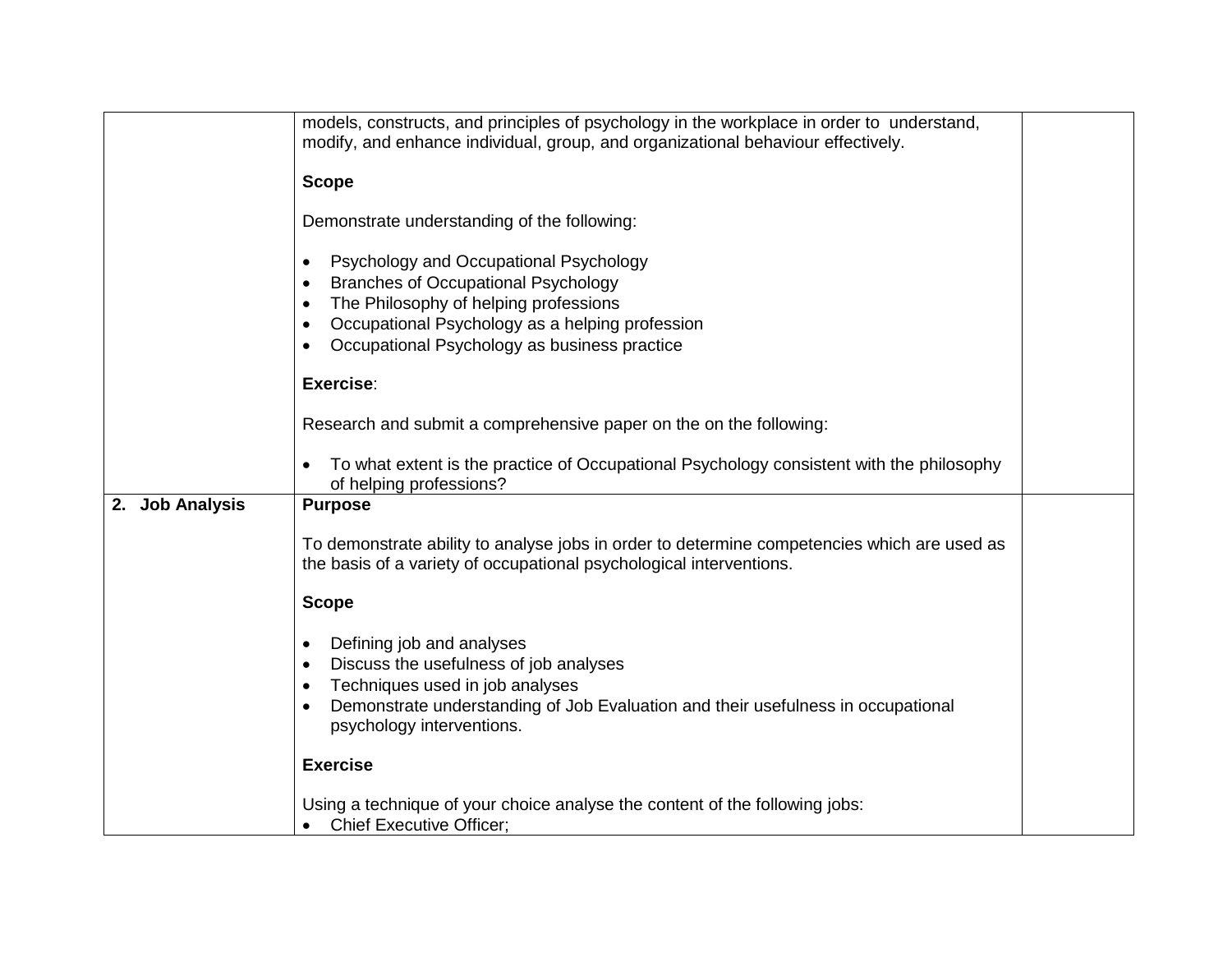|                       | Two (2) Senior level jobs (Director/Executive)                                                |  |
|-----------------------|-----------------------------------------------------------------------------------------------|--|
|                       | Two (2) Middle Manager Jos (Head of Department)                                               |  |
|                       | Two (2) Section Manager Job                                                                   |  |
|                       | Two (2) Supervisory/Officer level Jobs                                                        |  |
|                       | Two (2) Clerical Jobs                                                                         |  |
|                       |                                                                                               |  |
|                       | Design and apply a method of job evaluation for the jobs given above                          |  |
| 3. Personnel          | <b>Purpose</b>                                                                                |  |
| selection and The     | Demonstrate and apply knowledge of the psychological models of personnel selection.           |  |
| psychological         |                                                                                               |  |
| model of              | <b>Scope</b>                                                                                  |  |
| <b>Personnel</b>      |                                                                                               |  |
| Selection.            | Introduction to Occupational Testing<br>$\bullet$                                             |  |
|                       | Justification for the practice<br>$\bullet$                                                   |  |
|                       | <b>History of Testing</b><br>$\bullet$                                                        |  |
|                       | Approaches to personnel selection (Cognitive Intelligence (IQ), Personality tests,            |  |
|                       | Emotional Intelligence, Psychometric testing, Ability tests, Simulation exercises, Interest   |  |
|                       | inventories, Work Sample tests, etc.,)                                                        |  |
|                       | <b>Test Reliability</b><br>$\bullet$                                                          |  |
|                       | <b>Test Validity</b><br>$\bullet$                                                             |  |
|                       | <b>Test Norms</b>                                                                             |  |
|                       | The utility of Occupational Testing                                                           |  |
|                       | <b>Fair Selection and Test Ethics</b><br>$\bullet$                                            |  |
|                       | Administration of Psychometric Tests (Theoretical)<br>$\bullet$                               |  |
|                       | Feedback of Results (Theoretical)<br>٠                                                        |  |
|                       |                                                                                               |  |
|                       | <b>Exercise</b>                                                                               |  |
|                       |                                                                                               |  |
|                       | Produce a research based paper on the utility and justification of the psychological model of |  |
|                       | personnel selection.                                                                          |  |
| 4. Individual         | <b>Purpose</b>                                                                                |  |
| <b>Assessment and</b> | Be able to carry our assessment in the workplace, which includes assessment for the           |  |
| Group                 | purpose of selection and development, career coaching and vocational guidance.                |  |
| <b>Assessment</b>     |                                                                                               |  |
|                       | <b>Scope</b>                                                                                  |  |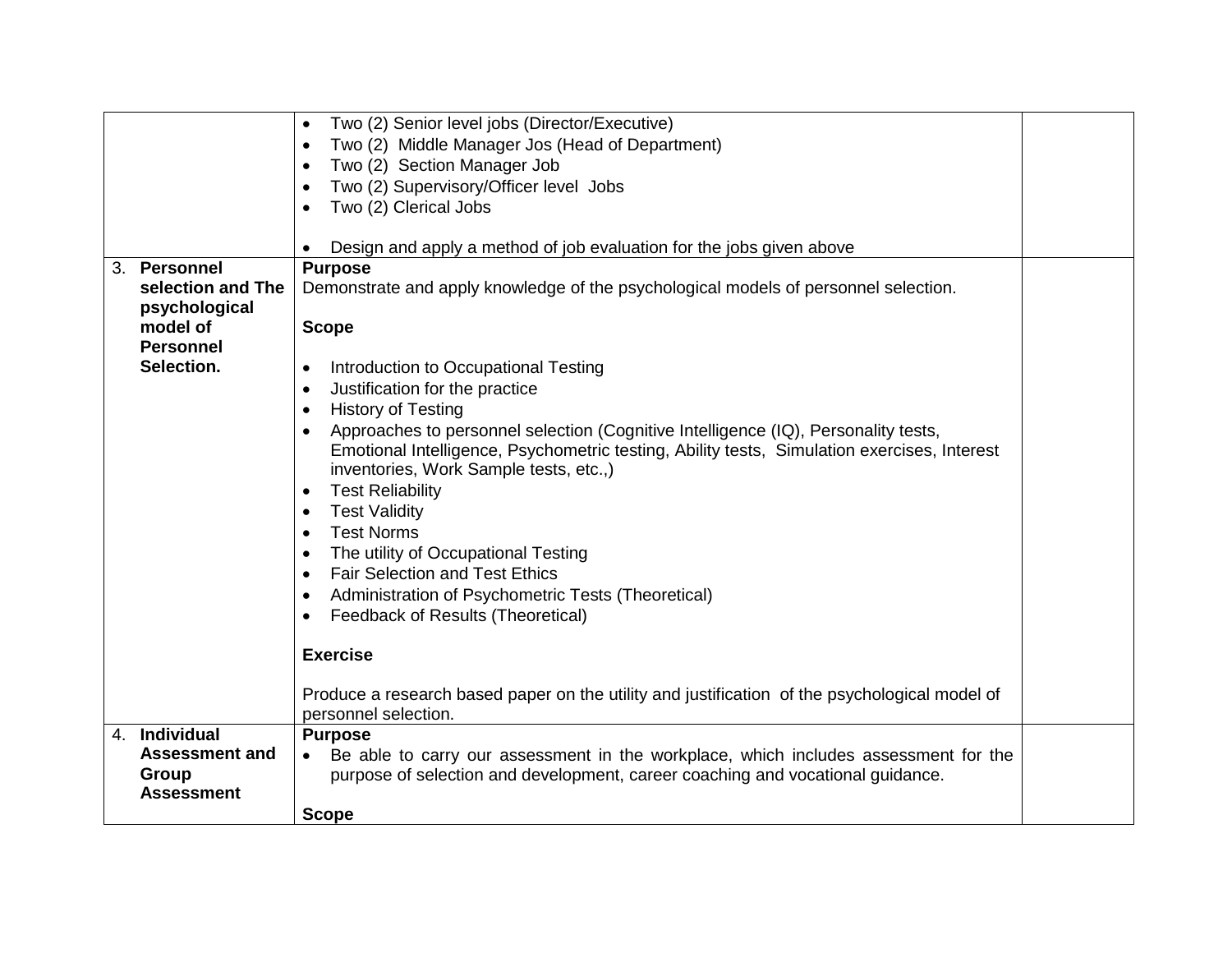|                                                           | Determine the purpose of assessment and plan accordingly (selection, development,<br>$\bullet$<br>career coaching, vocational guidance, etc).<br>Perform job and competency analysis in order to determine the appropriate assessment<br>technologies to employ.<br>Be able to effectively plan and conduct assessment in the workplace, score and norm<br>result and report on the assessment results and provide feedback to test takers and<br>stakeholders.<br>Qualifying learners can reflect and report on the strengths and limitations of their<br>professional conduct and the assessment process<br>Factually and correctly report, and fit for purpose (in terms of its aim and audience).<br>$\bullet$<br>Demonstrate knowledge of ethics required for the successful execution of individual<br>assessment interventions.<br>Exercise: |  |
|-----------------------------------------------------------|-----------------------------------------------------------------------------------------------------------------------------------------------------------------------------------------------------------------------------------------------------------------------------------------------------------------------------------------------------------------------------------------------------------------------------------------------------------------------------------------------------------------------------------------------------------------------------------------------------------------------------------------------------------------------------------------------------------------------------------------------------------------------------------------------------------------------------------------------------|--|
|                                                           |                                                                                                                                                                                                                                                                                                                                                                                                                                                                                                                                                                                                                                                                                                                                                                                                                                                     |  |
|                                                           | Perform and report on occupational assessment using psychometric tests for the following<br>purposes:                                                                                                                                                                                                                                                                                                                                                                                                                                                                                                                                                                                                                                                                                                                                               |  |
|                                                           | Five sessions of psychometric testing, reporting and giving feedback to both the candidate<br>and client for selection purposes.                                                                                                                                                                                                                                                                                                                                                                                                                                                                                                                                                                                                                                                                                                                    |  |
|                                                           | Five sessions of psychometric testing, reporting and giving feedback to both the candidate<br>and client for development purposes.                                                                                                                                                                                                                                                                                                                                                                                                                                                                                                                                                                                                                                                                                                                  |  |
|                                                           | Nine sessions of psychometric testing, reporting and giving feedback to both the<br>candidate and client for career interest (3), career coaching (3) and vocational guidance<br>(3) purposes.                                                                                                                                                                                                                                                                                                                                                                                                                                                                                                                                                                                                                                                      |  |
|                                                           | Perform and report on occupational assessment using assessment centres.                                                                                                                                                                                                                                                                                                                                                                                                                                                                                                                                                                                                                                                                                                                                                                             |  |
| 5. Developing<br><b>Assessment</b><br><b>Technologies</b> | <b>Purpose</b><br>Adapt and design assessment technologies and instruments for the purpose of selection,<br>development, career assessment and vocational assessment.                                                                                                                                                                                                                                                                                                                                                                                                                                                                                                                                                                                                                                                                               |  |
|                                                           | <b>Scope</b>                                                                                                                                                                                                                                                                                                                                                                                                                                                                                                                                                                                                                                                                                                                                                                                                                                        |  |
|                                                           | Demonstrate knowledge of, and steps to follow and the technical criteria that to be                                                                                                                                                                                                                                                                                                                                                                                                                                                                                                                                                                                                                                                                                                                                                                 |  |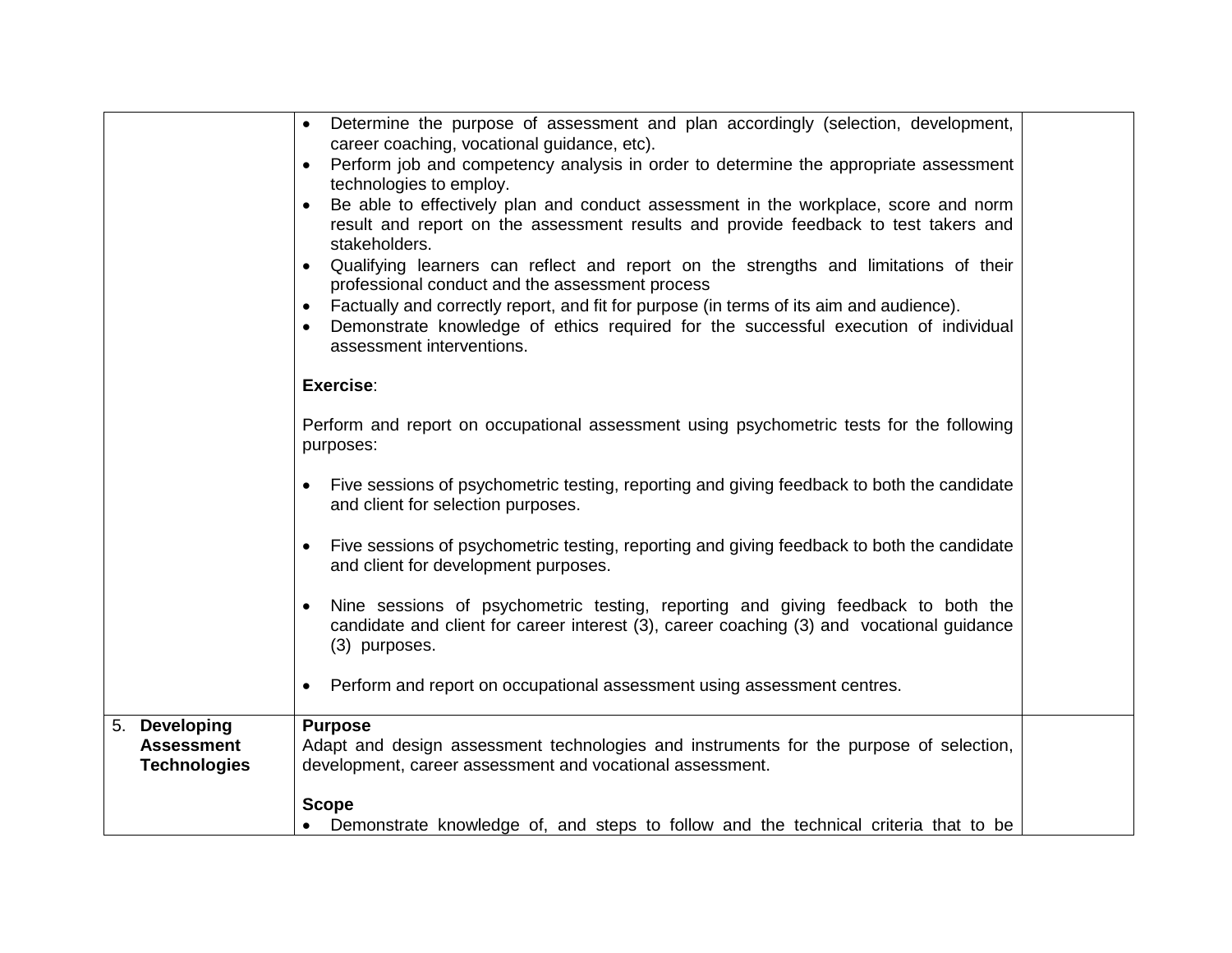|                            | adhered to in developing and standardising a new measuring instrument.<br>Understand, motivate for, and apply the concepts of construct definition, reliability,<br>$\bullet$<br>validity, and norming as they relate to the development of assessment technologies.<br>Understand the entire process of test development, standardisation, administration<br>$\bullet$<br>and interpretation be able to compile a complete test manual that complies with the<br>requirements set by the Allied Health Practitioners Council of Zimbabwe<br>Exercise:                                                                                                                                                                                                                                                                                    |  |
|----------------------------|-------------------------------------------------------------------------------------------------------------------------------------------------------------------------------------------------------------------------------------------------------------------------------------------------------------------------------------------------------------------------------------------------------------------------------------------------------------------------------------------------------------------------------------------------------------------------------------------------------------------------------------------------------------------------------------------------------------------------------------------------------------------------------------------------------------------------------------------|--|
|                            |                                                                                                                                                                                                                                                                                                                                                                                                                                                                                                                                                                                                                                                                                                                                                                                                                                           |  |
|                            | Develop and validate Psychometric tests for clerical staff at a bank. Consider the ethical<br>issues involved in the use of psychometric tests as predictors of job performance and human<br>resource development.                                                                                                                                                                                                                                                                                                                                                                                                                                                                                                                                                                                                                        |  |
| 6. Career Coaching         | <b>Purpose</b>                                                                                                                                                                                                                                                                                                                                                                                                                                                                                                                                                                                                                                                                                                                                                                                                                            |  |
|                            | Provide career coaching services to employees                                                                                                                                                                                                                                                                                                                                                                                                                                                                                                                                                                                                                                                                                                                                                                                             |  |
|                            | Scope.                                                                                                                                                                                                                                                                                                                                                                                                                                                                                                                                                                                                                                                                                                                                                                                                                                    |  |
|                            | Understand critically analyse career coaching interventions.<br>$\bullet$<br>Analyse and correctly identify career coaching needs for specific contexts<br>$\bullet$<br>Select and appropriately motivate, in terms of the career coaching needs, relevant career<br>$\bullet$<br>coaching intervention, including models and procedures.<br>Develop coaching contracts which fulfil the legal, ethical standards.<br>$\bullet$<br>Appropriately apply suitable coaching models and procedures.<br>$\bullet$<br>plan and conduct periodic assessments of coachee's development needs.<br>$\bullet$<br>Monitor and evaluates the success of coaching interventions and report to stakeholders.<br>$\bullet$<br>Be able to distinguish between areas requiring career counselling and clinical counselling<br>and refer clients accordingly |  |
|                            | <b>Exercise</b>                                                                                                                                                                                                                                                                                                                                                                                                                                                                                                                                                                                                                                                                                                                                                                                                                           |  |
|                            | Provide career coaching services for three (3) people using you fit for purpose career<br>coaching cycle                                                                                                                                                                                                                                                                                                                                                                                                                                                                                                                                                                                                                                                                                                                                  |  |
| 7. Job and Work<br>Design: | <b>Purpose</b><br>To be able to design the job to ensure the correct employee well-being and job                                                                                                                                                                                                                                                                                                                                                                                                                                                                                                                                                                                                                                                                                                                                          |  |
|                            |                                                                                                                                                                                                                                                                                                                                                                                                                                                                                                                                                                                                                                                                                                                                                                                                                                           |  |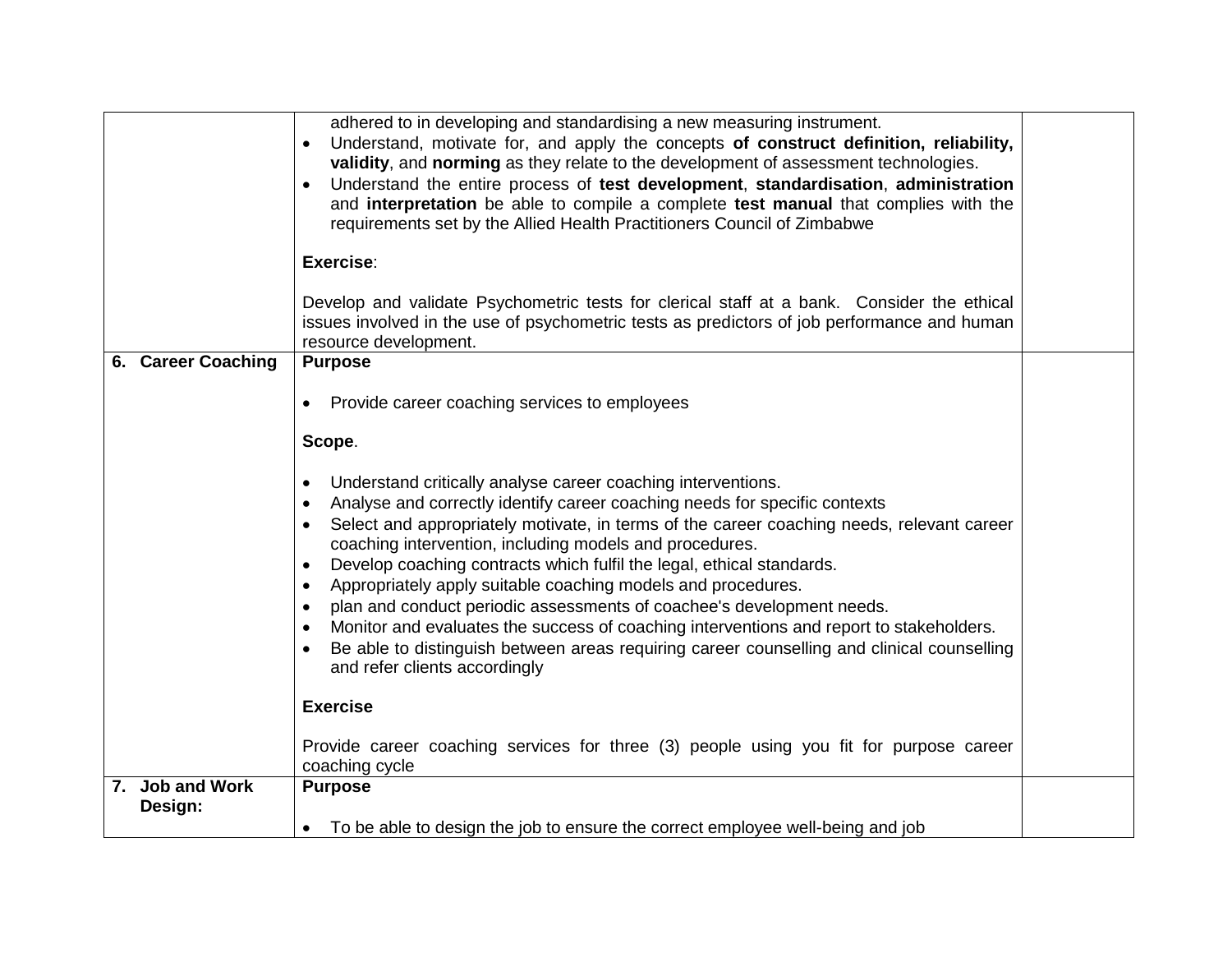|                             | effectiveness                                                                              |  |
|-----------------------------|--------------------------------------------------------------------------------------------|--|
|                             |                                                                                            |  |
|                             | <b>Scope</b>                                                                               |  |
|                             |                                                                                            |  |
|                             | Scientific management and job design<br>$\bullet$                                          |  |
|                             | Classical management theory and job design<br>$\bullet$                                    |  |
|                             | Humanism and job design<br>$\bullet$                                                       |  |
|                             | Socio-technical theory and job design<br>$\bullet$                                         |  |
|                             | Group approaches to the design of jobs<br>$\bullet$                                        |  |
|                             | The Job characteristics Model (JCM)<br>$\bullet$                                           |  |
|                             |                                                                                            |  |
|                             | Exercise:                                                                                  |  |
|                             | Design the job of a messenger to ensure the correct employee well-being and job            |  |
|                             | effectiveness.                                                                             |  |
| <b>Hours of Work:</b><br>8. | <b>Purpose</b>                                                                             |  |
|                             |                                                                                            |  |
|                             | To be able to design work schedules and shiftwork systems that minimise psychological harm |  |
|                             | to employees                                                                               |  |
|                             | <b>Scope</b>                                                                               |  |
|                             |                                                                                            |  |
|                             | The biology of circadian rhythms<br>٠                                                      |  |
|                             | Shift work<br>$\bullet$                                                                    |  |
|                             | Exogenous and endogenous factors<br>٠                                                      |  |
|                             | Socio-psychological effects of working at night<br>$\bullet$                               |  |
|                             | Designing and evaluating shift work systems<br>$\bullet$                                   |  |
|                             |                                                                                            |  |
|                             | <b>Exercise:</b>                                                                           |  |
|                             | Design and comment on a 24 hour shift work system for security guards                      |  |
| 9. Organisational           | <b>Purpose</b>                                                                             |  |
| <b>Climate and</b>          |                                                                                            |  |
| <b>Culture</b>              | To demonstrate understanding, design and implementation of organisation culture and        |  |
|                             | climate interventions                                                                      |  |
|                             |                                                                                            |  |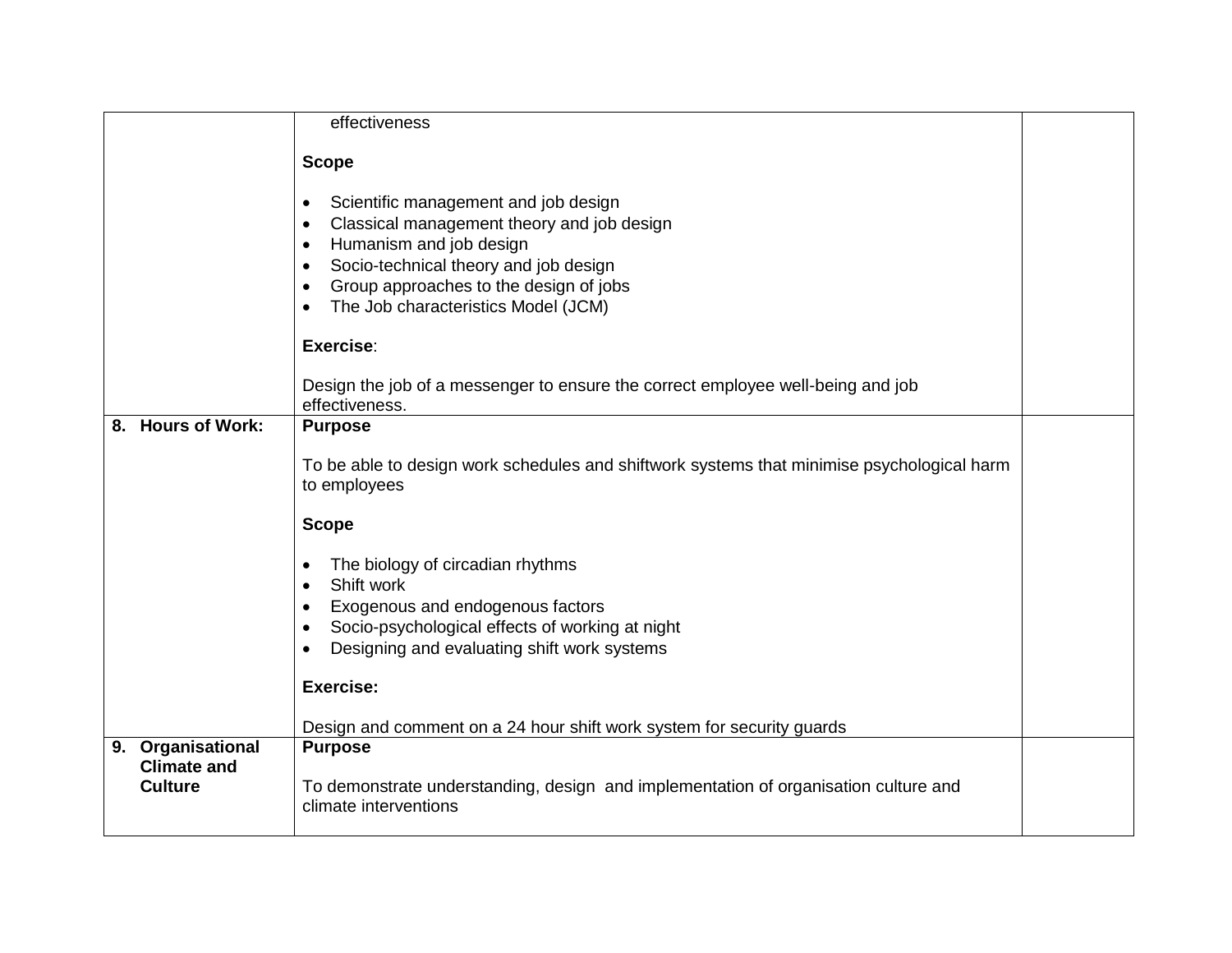| 11. Stress at the<br><b>Workplace:</b> | <b>Purpose</b>                                                                                                                                                                                                                                                                                                                                                                                                                                                                                                                                   |  |
|----------------------------------------|--------------------------------------------------------------------------------------------------------------------------------------------------------------------------------------------------------------------------------------------------------------------------------------------------------------------------------------------------------------------------------------------------------------------------------------------------------------------------------------------------------------------------------------------------|--|
|                                        | Exercise:<br>Apply the learning cycle to an organisation of your choice in order to demonstrate<br>behaviour modification through training and return on investment of the same.<br>Design a management development programme for a potential Information Technology<br>Manager who has just graduated from University. Justify the correctness/appropriateness<br>of your programme.                                                                                                                                                            |  |
|                                        | Principles of adult learning<br>Conceptual distinction between training and development<br>Identification of work learning needs<br>Development of individual and group learning programmes<br>Learning and development techniques<br>Evaluation of learning programmes                                                                                                                                                                                                                                                                          |  |
| 10. Learning and<br><b>Development</b> | <b>Purpose</b><br>To demonstrate practical understanding Learning and Learning Management in<br>Organizations:<br><b>Scope</b>                                                                                                                                                                                                                                                                                                                                                                                                                   |  |
|                                        | Define the concepts of organizational climate and culture<br>Levels of analyses in climate and culture<br>Conceptual distinctions<br>Applying climate and culture in organizational analyses<br>Developing climate and culture instruments, attending to the issues of reliability and validity.<br><b>Exercise:</b><br>Develop a sound organizational climate instrument and apply it in the measurement of the<br>climate of a department within your organization. Make recommendations for the<br>improvement on the basis of your findings. |  |
|                                        | <b>Scope</b>                                                                                                                                                                                                                                                                                                                                                                                                                                                                                                                                     |  |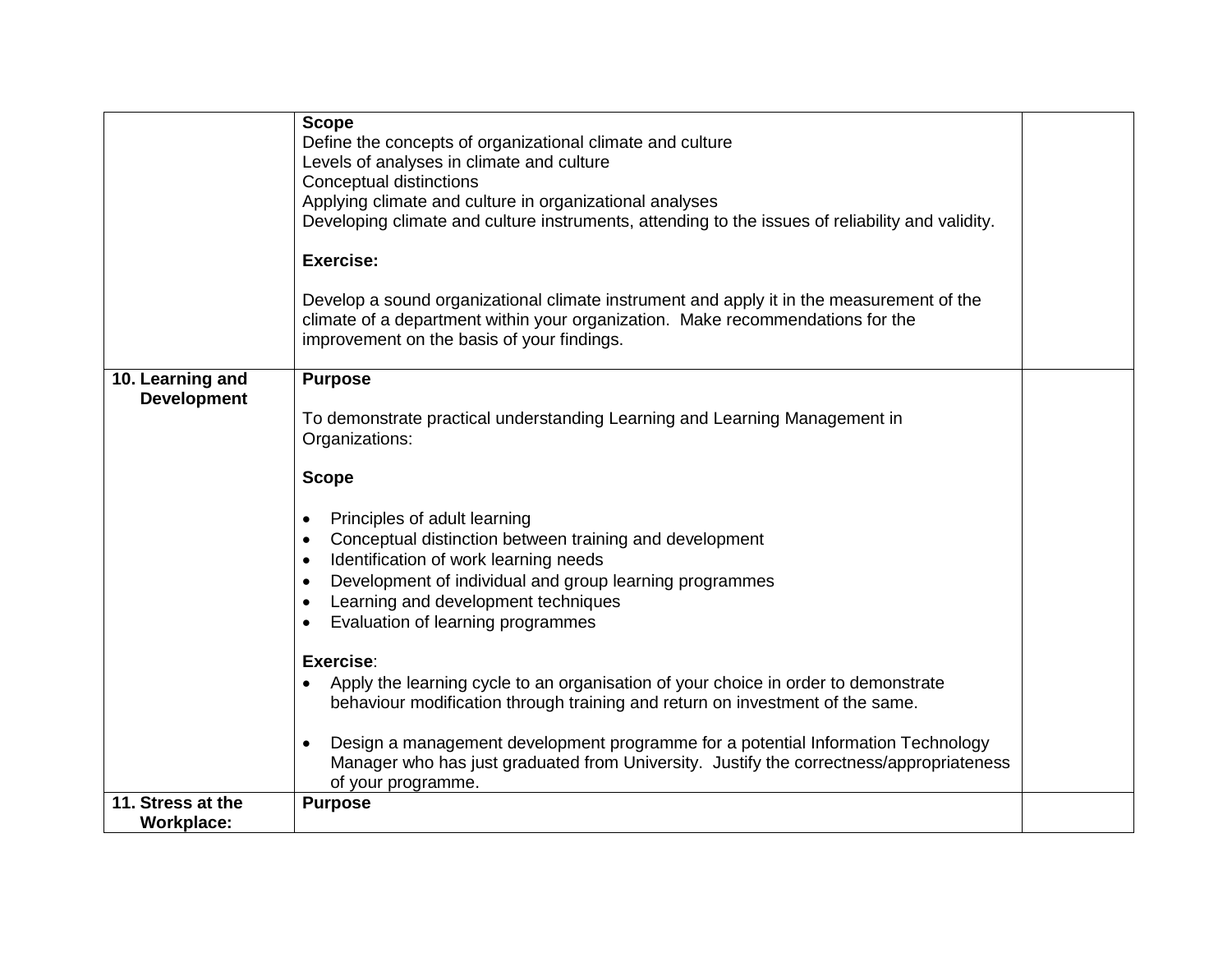|                    | To demonstrate ability to implement sustainable stress prevention and management                     |  |
|--------------------|------------------------------------------------------------------------------------------------------|--|
|                    |                                                                                                      |  |
|                    | intervention in organisation.                                                                        |  |
|                    |                                                                                                      |  |
|                    | <b>Scope</b>                                                                                         |  |
|                    |                                                                                                      |  |
|                    | Origins of the concept                                                                               |  |
|                    | Conceptual issues in defining stress                                                                 |  |
|                    | Psycho-biological issues of stress                                                                   |  |
|                    | Models of stress                                                                                     |  |
|                    |                                                                                                      |  |
|                    | Causes of stress                                                                                     |  |
|                    | Signs and symptoms of an individual under stress                                                     |  |
|                    | Measurement of stress                                                                                |  |
|                    | Individual therapeutic approaches                                                                    |  |
|                    | Group therapies                                                                                      |  |
|                    |                                                                                                      |  |
|                    | Exercise:                                                                                            |  |
|                    |                                                                                                      |  |
|                    |                                                                                                      |  |
|                    | Design a stress identification and measurement programme for your organization. How                  |  |
|                    | would you go about reducing stress levels in the organization.                                       |  |
| 12. Organisational |                                                                                                      |  |
| Consulting,        | <b>Purpose</b>                                                                                       |  |
| <b>Change and</b>  |                                                                                                      |  |
| <b>Development</b> | Apply model of consultation and evaluate organisational diagnostic models, facilitate                |  |
|                    | organisation development interventions and the implementation and management of change               |  |
|                    | in the consultation process.                                                                         |  |
|                    |                                                                                                      |  |
|                    |                                                                                                      |  |
|                    | <b>Scope</b>                                                                                         |  |
|                    |                                                                                                      |  |
|                    | Evaluate organisational diagnostic models and interventions in different organisational<br>$\bullet$ |  |
|                    | contexts                                                                                             |  |
|                    | Evaluate the different consulting models (e.g., Purchase of expertise, Doctor-patient<br>$\bullet$   |  |
|                    | model, Process consultation, etc).                                                                   |  |
|                    | Construct and present an appropriate consulting process.<br>$\bullet$                                |  |
|                    | Evaluate this process for appropriateness in terms of organisational development.                    |  |
|                    | $\bullet$                                                                                            |  |
|                    | Provide a clear understanding of the different approaches to organisational change and               |  |
|                    | transformation (e.g., systemic-psychodynamic, organisational<br>development<br>and                   |  |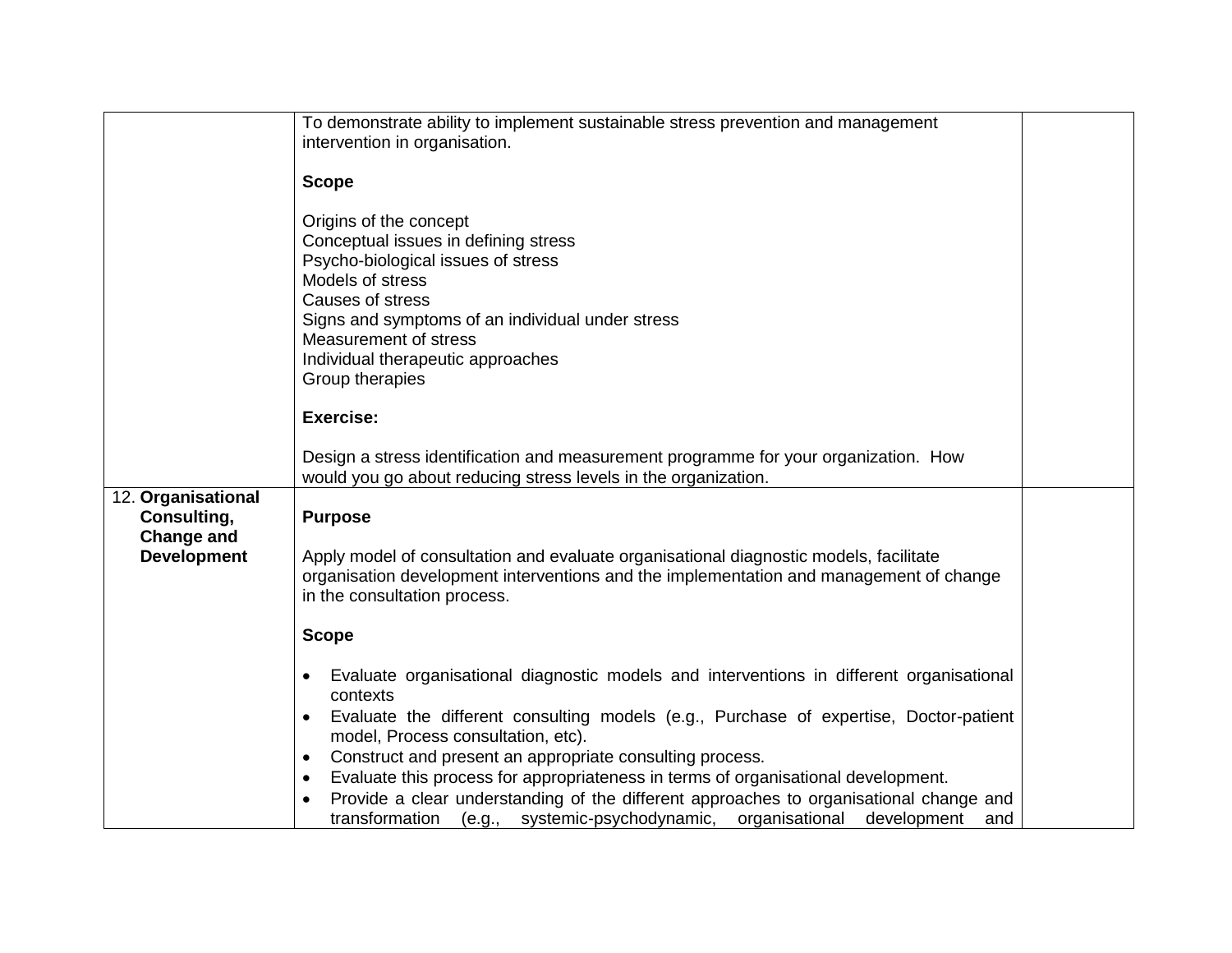|                                      | transformation, approach, appreciative inquiry, etc.).<br>Determine and clarify role of the consultant/change agent.<br>$\bullet$<br>Motivate personal preference for a specific approach.<br>$\bullet$<br>design practicable effective change programmes, based on sound theoretical approaches,<br>$\bullet$<br>models and organisational needs. |  |
|--------------------------------------|----------------------------------------------------------------------------------------------------------------------------------------------------------------------------------------------------------------------------------------------------------------------------------------------------------------------------------------------------|--|
|                                      | Exercise:                                                                                                                                                                                                                                                                                                                                          |  |
|                                      | A line manager has presented you with a burning staff conflict problem in his/her department.<br>How would you go about establishing the root cause of the problem? How would you go<br>about finding an amicable and lasting solution to the problem?                                                                                             |  |
|                                      | Perform once practical organisational consultation intervention using a fit-for-purpose<br>consultation process of your choice.                                                                                                                                                                                                                    |  |
| 13. Performance<br><b>Management</b> | <b>Purpose</b>                                                                                                                                                                                                                                                                                                                                     |  |
|                                      | To be able to implement sustainable performance management systems that improves<br>individual and Organisational effectiveness.                                                                                                                                                                                                                   |  |
|                                      | Defining performance                                                                                                                                                                                                                                                                                                                               |  |
|                                      | Establishing key performance indicators<br>Monitoring and evaluation techniques                                                                                                                                                                                                                                                                    |  |
|                                      | Designing performance management systems<br>Implementing performance management systems                                                                                                                                                                                                                                                            |  |
|                                      | Evaluating and auditing systems of performance management                                                                                                                                                                                                                                                                                          |  |
|                                      | Exercise:                                                                                                                                                                                                                                                                                                                                          |  |
|                                      | Design and implement a performance management system for a small institution. How would<br>you go about implementing such a system? How would you evaluate its effectiveness? What<br>are the psychological issues associated with Performance Management (behaviour<br>modification, reinforcement, reward, punishment, etc.)                     |  |